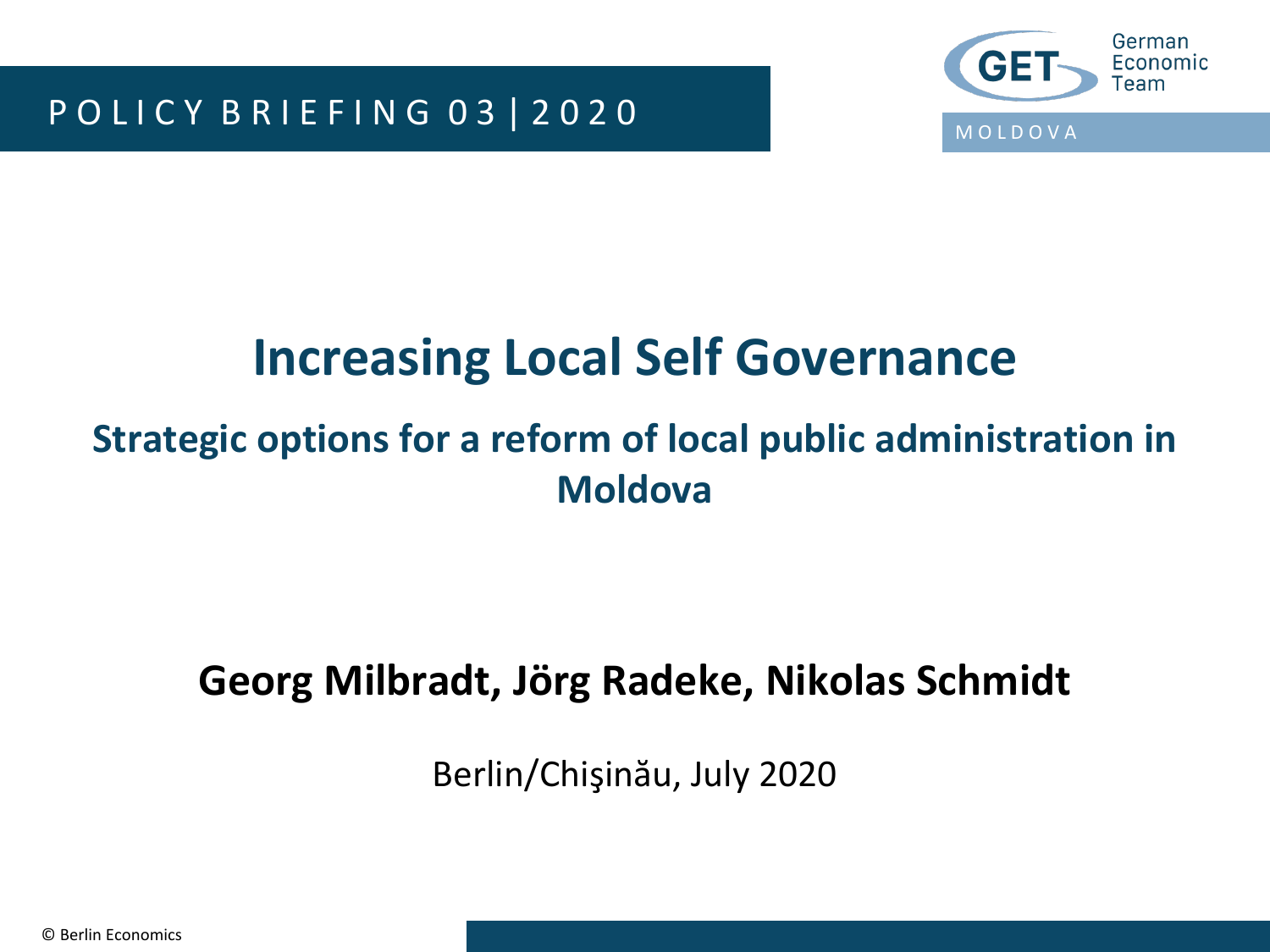# **Summary of key recommendations**

- **1. Status quo:** while government responsibilities de-jure already decentralised, level I local public administrations (LPA) too small and lack financial means to fulfil their news tasks  $\rightarrow$  need to continue past reforms
- **2. Objective** increased local self-governance → local population not central government organises key public services and infrastructure
- 3. Increased local self-governance requires **territorial reform** and **increased funding and budget autonomy**
- **4. Territorial reform:** Size of level 1 LPAs need to be increased and their number reduced to allow them to govern themselves.
- 5. Of the three reform options discussed, the aim should be the "the compact scenario" **with about 100 level 1 LPAs**
- 6. The **minimum size** of tier 1 community **is increased to 5.500 inhabitants**
- 7. Achieved through **two phases of amalgamation**. Phase 1: voluntary amalgamation to be followed by phase (according to clear criteria) 2: amalgamation by law
- 8. More tasks requires **increased funding and budget autonomy** which will provide strong incentives for voluntary merger of local authorities
- **9. Cost savings** generated by almaganation **should be given back** to newly merged local authorities
- © Berlin Economics **2 10. Broad political consensus** of main stakeholders (including opposition parties) needed to move forward<br>© Berlin Economics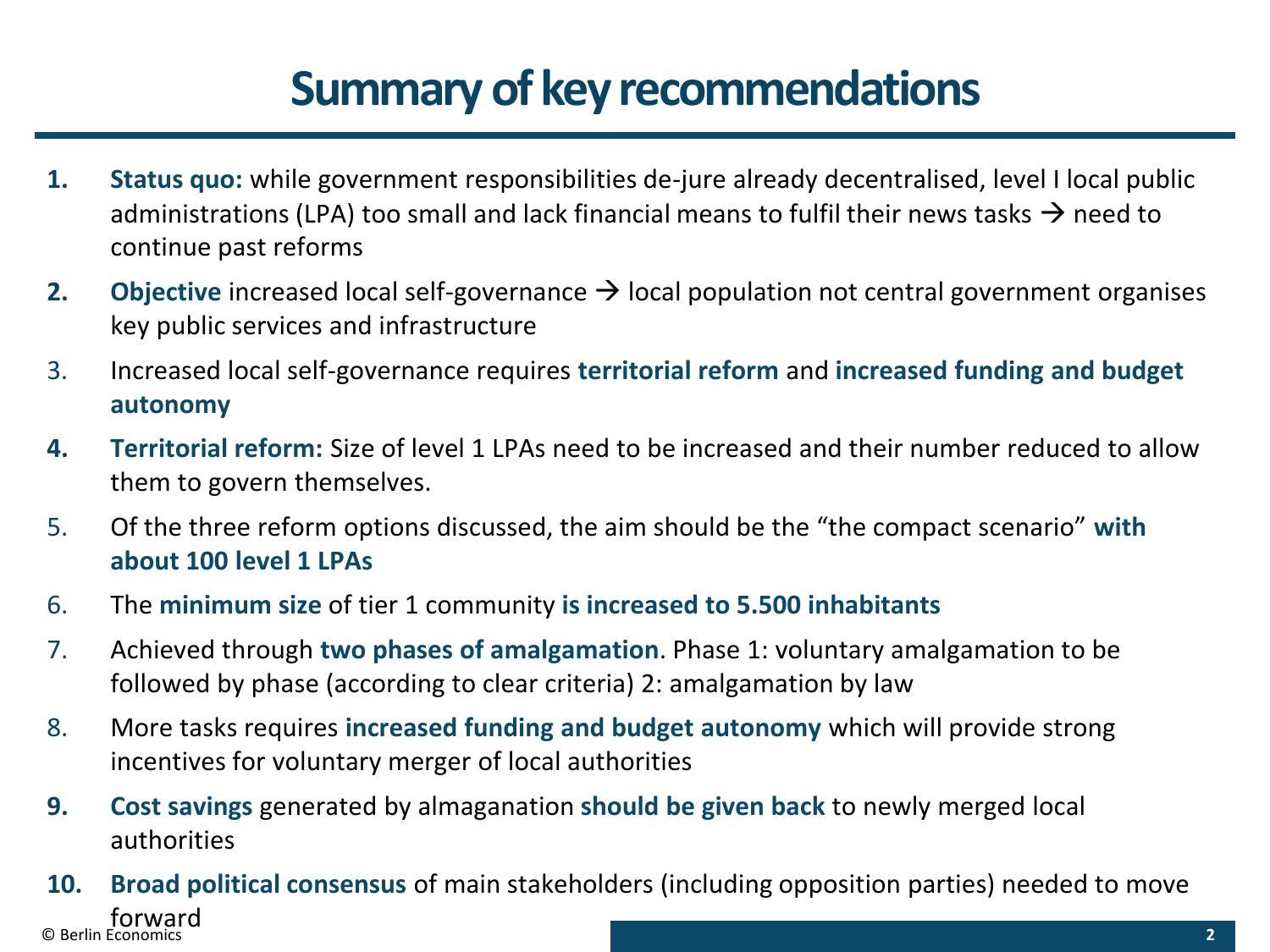### **Structure**

#### **1. Status quo**

- 2. Lessons learned from East Germany and Ukraine
- 3. Reform options
- 4. Implementation strategy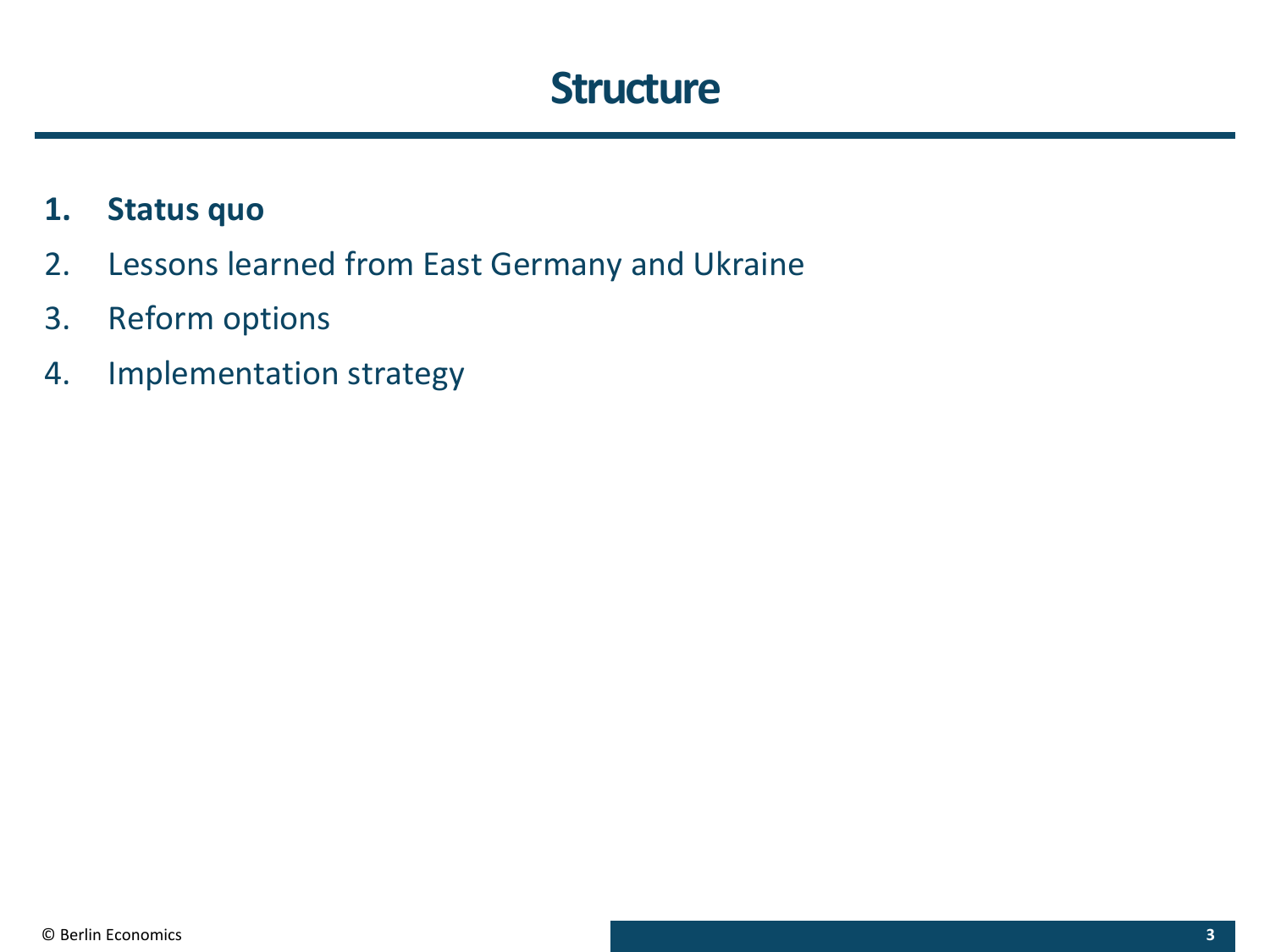# **1. Status quo: high fragmentation and dependence**

Distribution of administrative-territorial units of level I by own revenues per capita, 2017



*\* All data does not include Transnistria*

© Berlin Economics *1) Level II LPAs: 32 rayons + UTAG, Chisinau, Balti Source: GIZ Study "Administrative-territorial Reform Scenarios in Moldova"*

- **High** administrative **fragmentation**:
	- $\sim$  900 level I local public administration units
		- 1/3 of units have <1,500 inhabitants
		- 9/10 of units have <5,000 inhabitants
	- $\blacksquare$  35 level II authorities<sup>1</sup>
- **High** degree of **financial dependence**:
	- 9/10 units **cannot cover administrative costs** from own revenues
	- In most units **own revenues per capita are <250 MDL**
	- At the same time, the **administrative cost per capita is 2.5 times higher** in units of 1,500 inhabitants than in those with 5,000 (620 MDL vs 250 MDL)
- LPAs have **many competencies, but limited capacities** to perform them
- **90%** of LPAs have **≤6 staff** units
- **Delimitation of competences** among levels is **not finalized**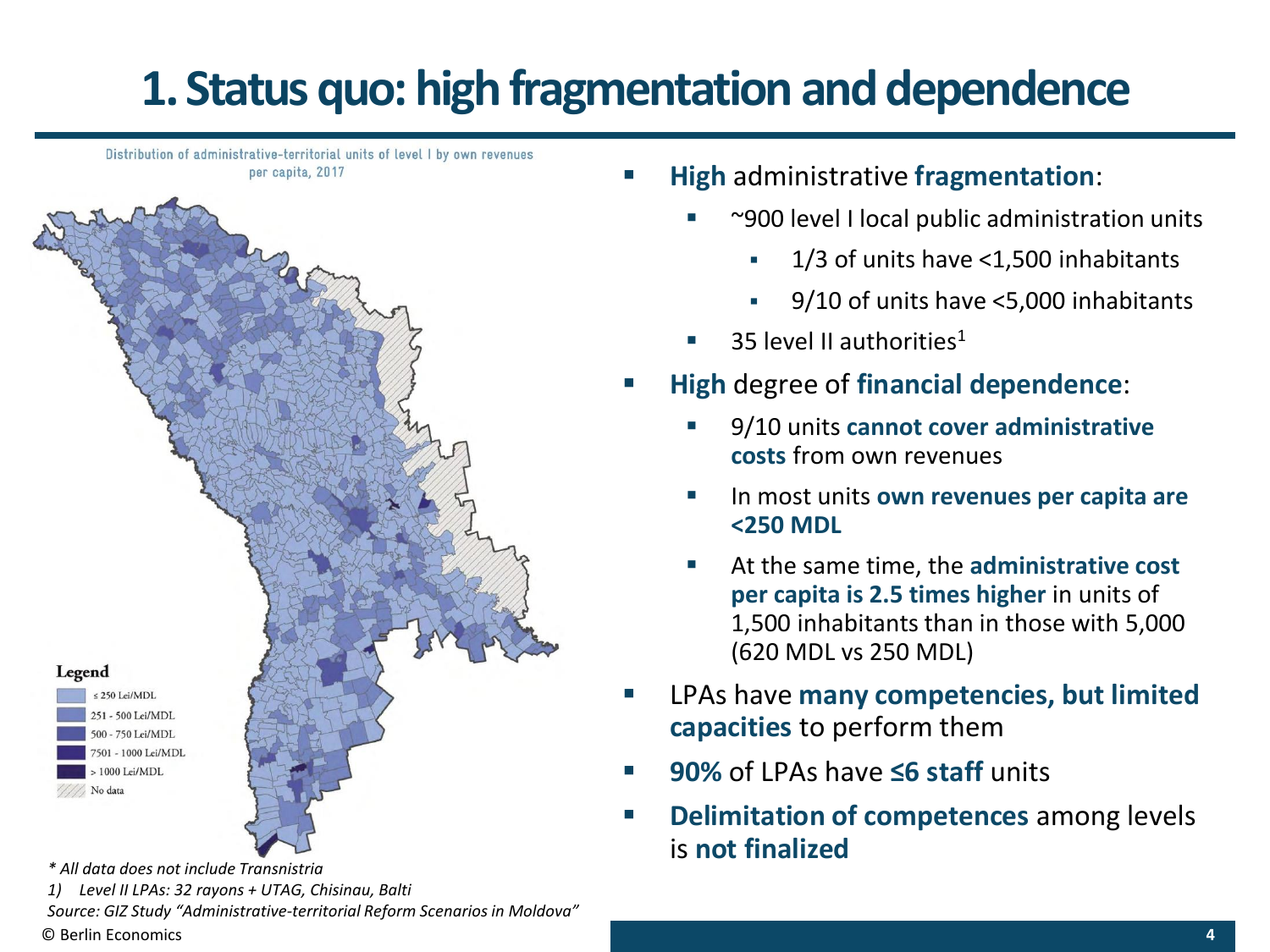# **Current own competencies of LPAs**

| Own competences of LPAs of levels I and II          |                                                                |  |  |  |  |
|-----------------------------------------------------|----------------------------------------------------------------|--|--|--|--|
| LPA I                                               | <b>LPA II</b>                                                  |  |  |  |  |
| • Urban planning;                                   | • Establishing a general framework for territorial planning at |  |  |  |  |
| • Management of green spaces of local interest;     | district level;                                                |  |  |  |  |
| • Construction, maintenance of local roads and      | • Protection of forests of district level;                     |  |  |  |  |
| street lightening;                                  | • Construction, management and repair of roads of district     |  |  |  |  |
| • Local public transportation;                      | interest;                                                      |  |  |  |  |
| • Local pre-school and extra-school education;      | • Ground passenger transportation, management of bus           |  |  |  |  |
| • Urban networks for the distribution of gas and    | stations and stops of district interest;                       |  |  |  |  |
| heating;                                            | • General primary and secondary education and extra-school     |  |  |  |  |
| • Water supply and sewerage;                        | facilities of district level;                                  |  |  |  |  |
| • Culture, sports, recreation and youth activities; | • Construction of gas pipes and of other thermal energy        |  |  |  |  |
| • Local economic development (farmers markets,      | objects of local destination;                                  |  |  |  |  |
| commercial space, etc.);                            | • Management of assets from the public and private domains     |  |  |  |  |
| • Social housing and other benefits for social      | of the district;                                               |  |  |  |  |
| vulnerable layers;                                  | • Management of culture, tourism and sports facilities of      |  |  |  |  |
| • Protection of culture patrimony and public        | district level;                                                |  |  |  |  |
| monuments;                                          | • Supporting and stimulating economic development              |  |  |  |  |
| • Management of assets of local public and private  | initiatives of the administrative-territorial unit;            |  |  |  |  |
| domains;                                            | • Developing and management of community social services       |  |  |  |  |
| • Organizing of territorial rescuer and fireman     | for social-vulnerable categories, monitoring                   |  |  |  |  |
| services;                                           | the quality of social services;                                |  |  |  |  |

- Household **waste management**;
- Organization and maintenance of cemeteries.

© Berlin Economics *Source: GIZ Study "Administrative-territorial Reform Scenarios in Moldova"* • Management of **social assistance** units of district interest.

• Protection of cultural heritage and public monuments;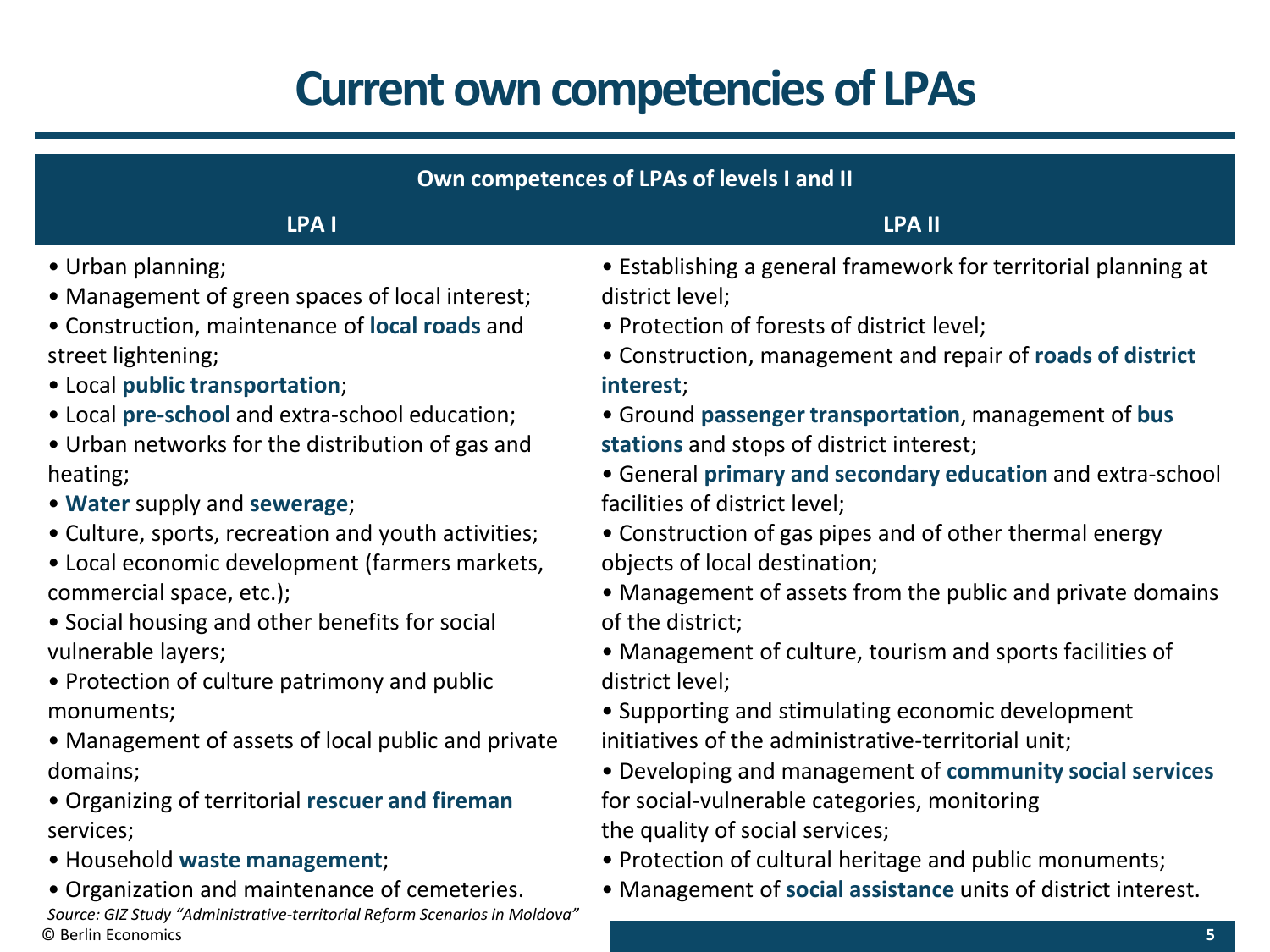## **Past experience: unfinished reform and reversion**

| Reform of 1998                                             |                                                                                                                                                                      | Reform of 2001                                                                                                                                              |  |
|------------------------------------------------------------|----------------------------------------------------------------------------------------------------------------------------------------------------------------------|-------------------------------------------------------------------------------------------------------------------------------------------------------------|--|
| <b>Minimum limit</b>                                       | 1,500-> 2,500 inhabitants                                                                                                                                            | 1,500 inhabitants                                                                                                                                           |  |
| <b>Level I LPAs</b>                                        | $912/845$ * -> 662/593*                                                                                                                                              | 912/845*                                                                                                                                                    |  |
| <b>Level II LPAs</b>                                       | $40 - 10$                                                                                                                                                            | 32                                                                                                                                                          |  |
| <b>Public services</b>                                     | Managed at level II by government appointees                                                                                                                         | 8 new regional offices of State Chancellery                                                                                                                 |  |
| Implications for<br>public funds                           | Caps on all local taxes.<br>Level I LPAs would receive ≥50% of CIT**,<br>≥10% of VAT on goods produced and services<br>provided locally, $\geq 50\%$ of the road tax | CIT and PIT <sup>***</sup> collected by level 2 and<br>distributed to level I<br>Rayons would receive $\geq 50\%$ of CIT and $\geq 50\%$<br>of the road tax |  |
| <b>Financial and</b><br>administrative<br>decentralization | No decentralization in the area of finances,<br>asset management or administrative functions<br>took place                                                           | Instead of decentralization, financial<br>centralization took place                                                                                         |  |
| <b>Key learnings</b>                                       | Fragmentation was still significant<br>Distances to public services increased                                                                                        | Mostly done to revert the previous attempt<br>Reduced level I LPAs financial autonomy<br>Promoted more politicized decision-making                          |  |

*\* Excluding Transnistria, \*\* Corporate Income Tax, \*\*\* Personal Income Tax*

© Berlin Economics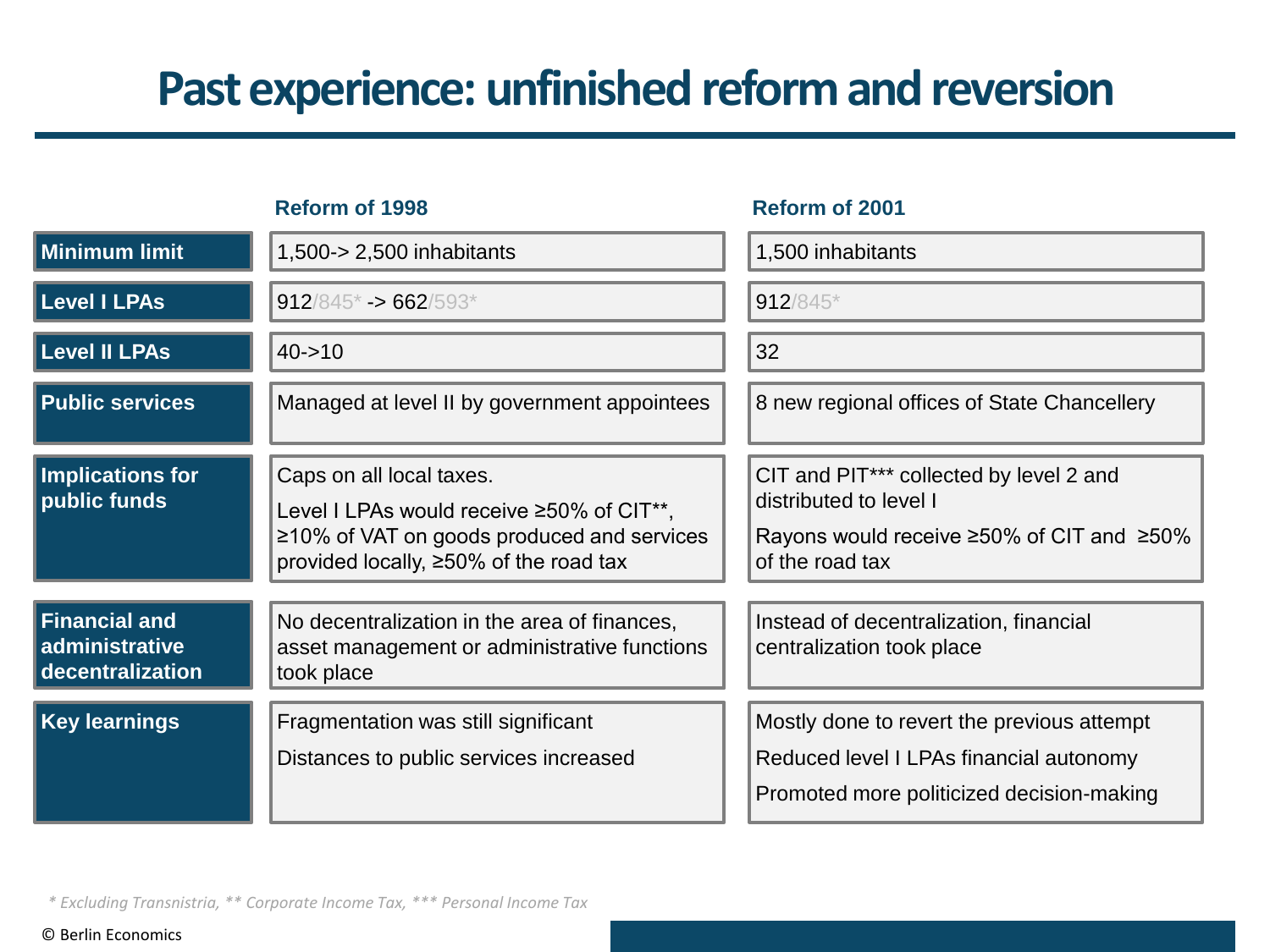### **Structure**

- 1. Status quo
- **2. Lessons learned from East Germany and Ukraine**
- 3. LPA reform options for Moldova
- 4. Implementation strategy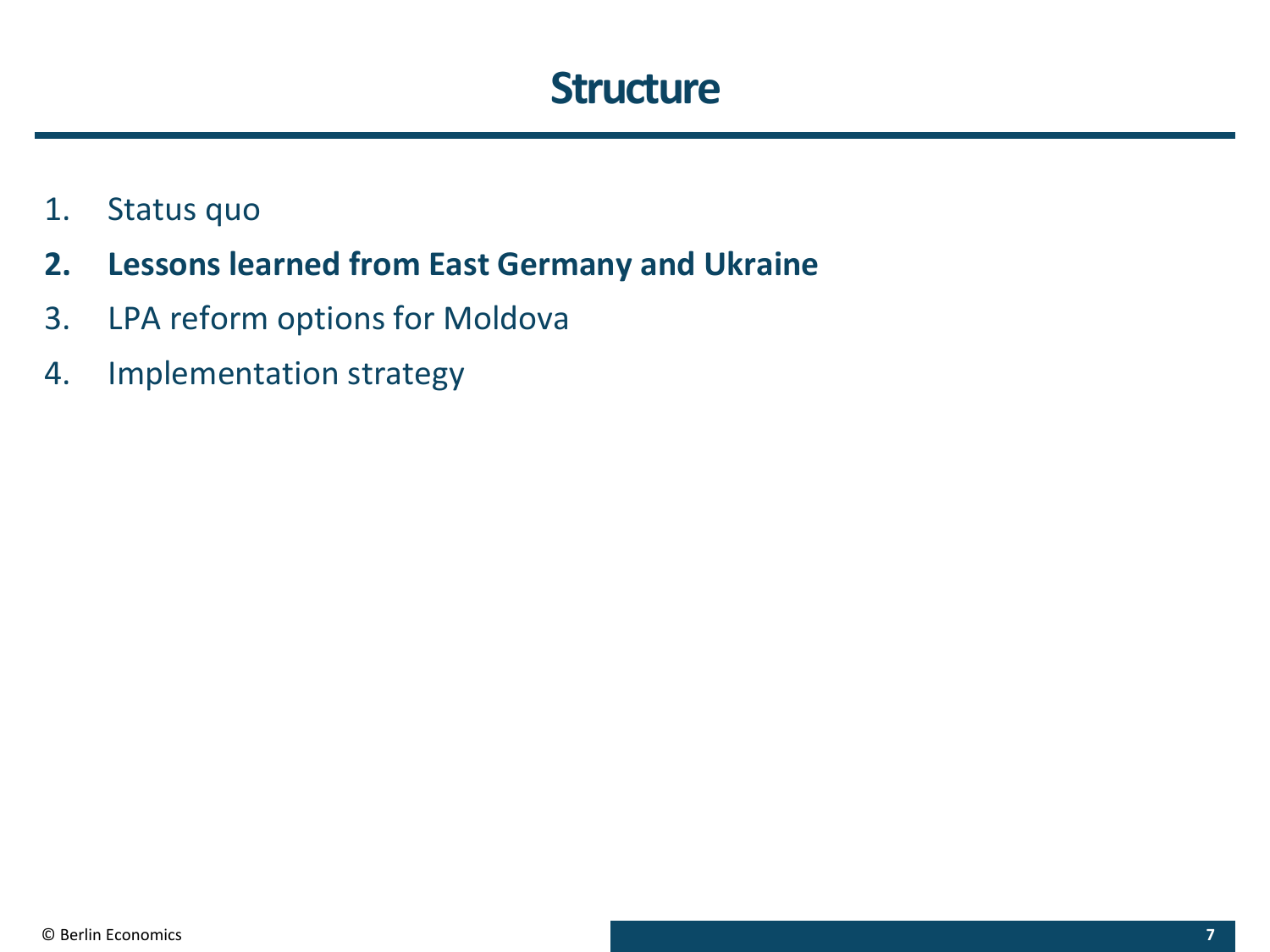#### **Initial problems in both East Germany and Ukraine**

- Centralisation of power due to previous communist rule
- Many small and fragmentated local administration units
- Little tradition of local self-governance, especially in Ukraine
- Overlapping competences between different levels of government
- Low quality local public services

#### **Solutions**

- 1. Local budget autonomy to provide responsibility and incentives
- 2. Increased responsibilities and rights
- 3. Capacity building of local officials through training and increased wages
- 4. Reduction of number of local authorities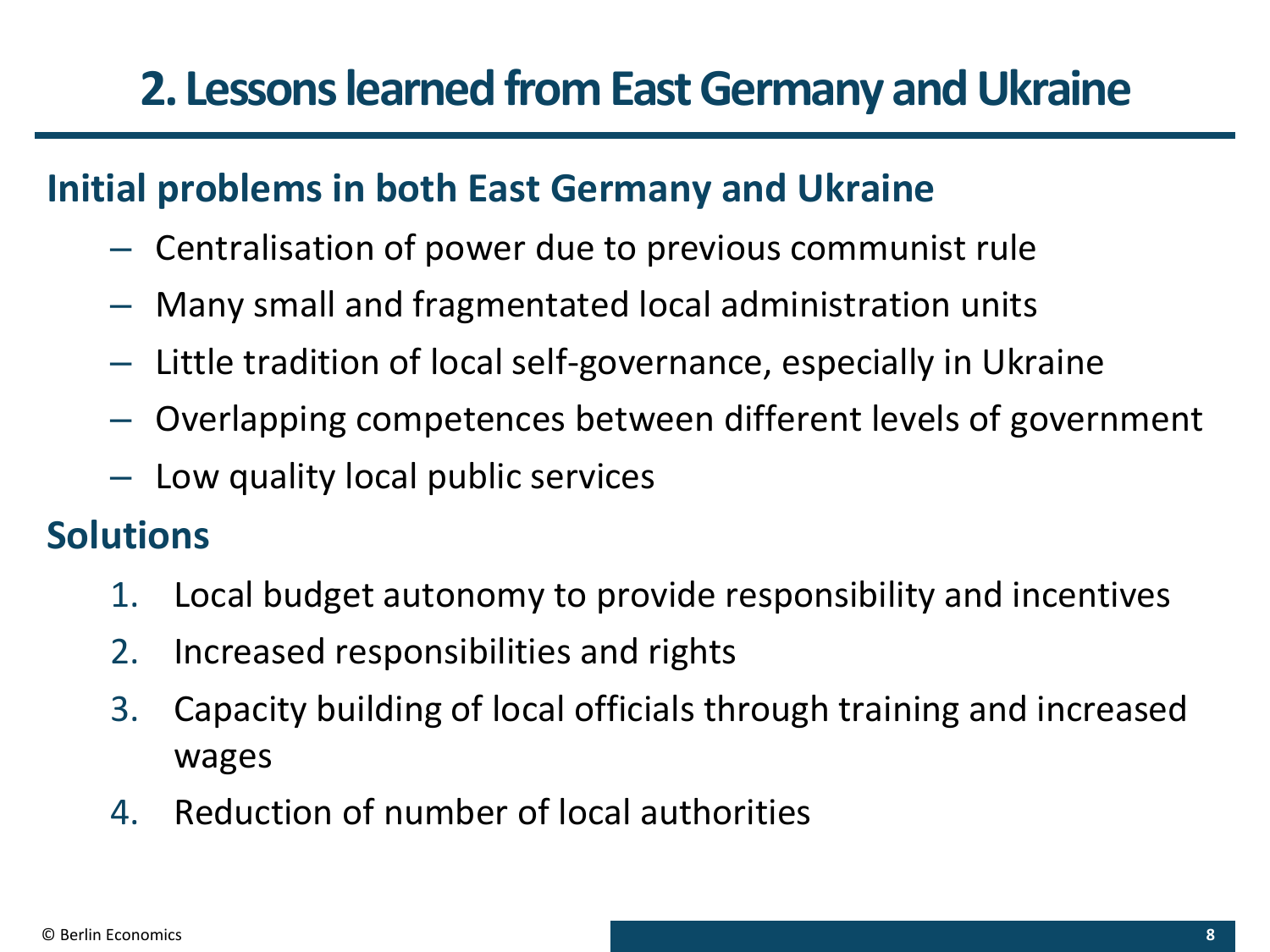#### • **Increased local budget autonomy**

– Enlarged share of revenues from unconditional transfers, shared national taxes and own local taxes to provide financial means for increased set of tasks

### • **Increased responsibilities and rights:**

- Subsidiarity principle: fulfil task on the lowest level possible, only hand over to a higher layer of government if absolutely necessary
- Enshrine in constitution rights and budget autonomy of local public authorities and make them legally enforceable (local authorities can sue against higher authorities in court)
- Legitimacy: public officials are locally and directly elected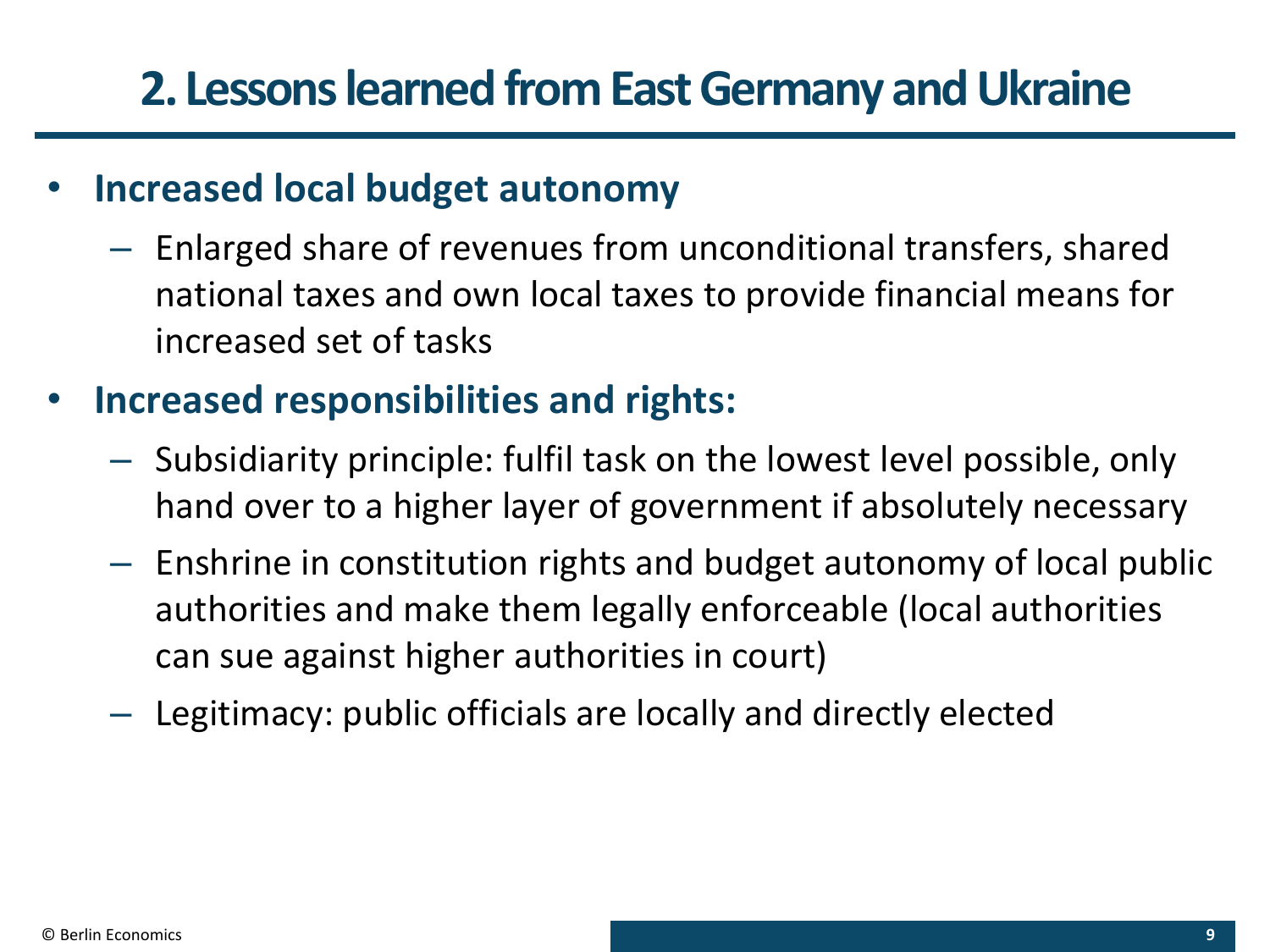- **Capacity building of local officials through training and increased wages**
	- Training for new responsibilities
	- Competitive remuneration to attract and retain talent (similar pay scale at national and local level)
	- Reduce potential for conflict of interest (e.g. of local business leaders, families of local officials, etc.)
- **Reduction of number of local public authorities**
	- Amalgamation of municipalities to pool resources (human and financial) to provide better public services for everyone
	- Improved local infrastructure (e.g. public transport) to connect the "old" entities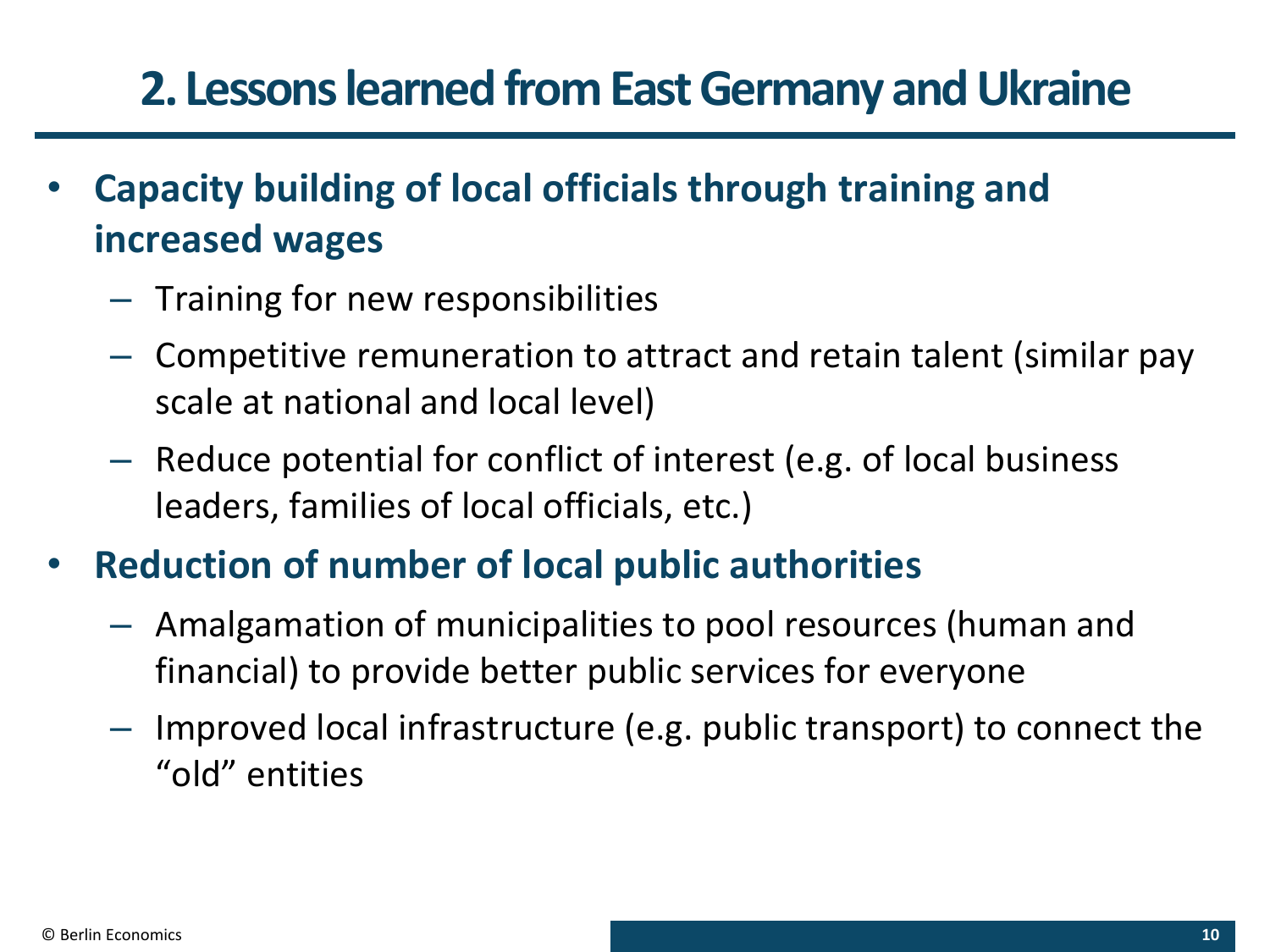#### **Differences between East Germany and Ukraine**

- (On-going) political challenges in Ukraine
	- Lack of consistent legislative majority (until 2019)
	- Lack of cooperation by other levels of government

#### **Challenges and issue to watch**

- Loss of power, money and jobs on other levels of government can cause resitance
- Corruption can re-emerge at local level, but influence is lower
- Change of constitution is key to enshrine and protect the reform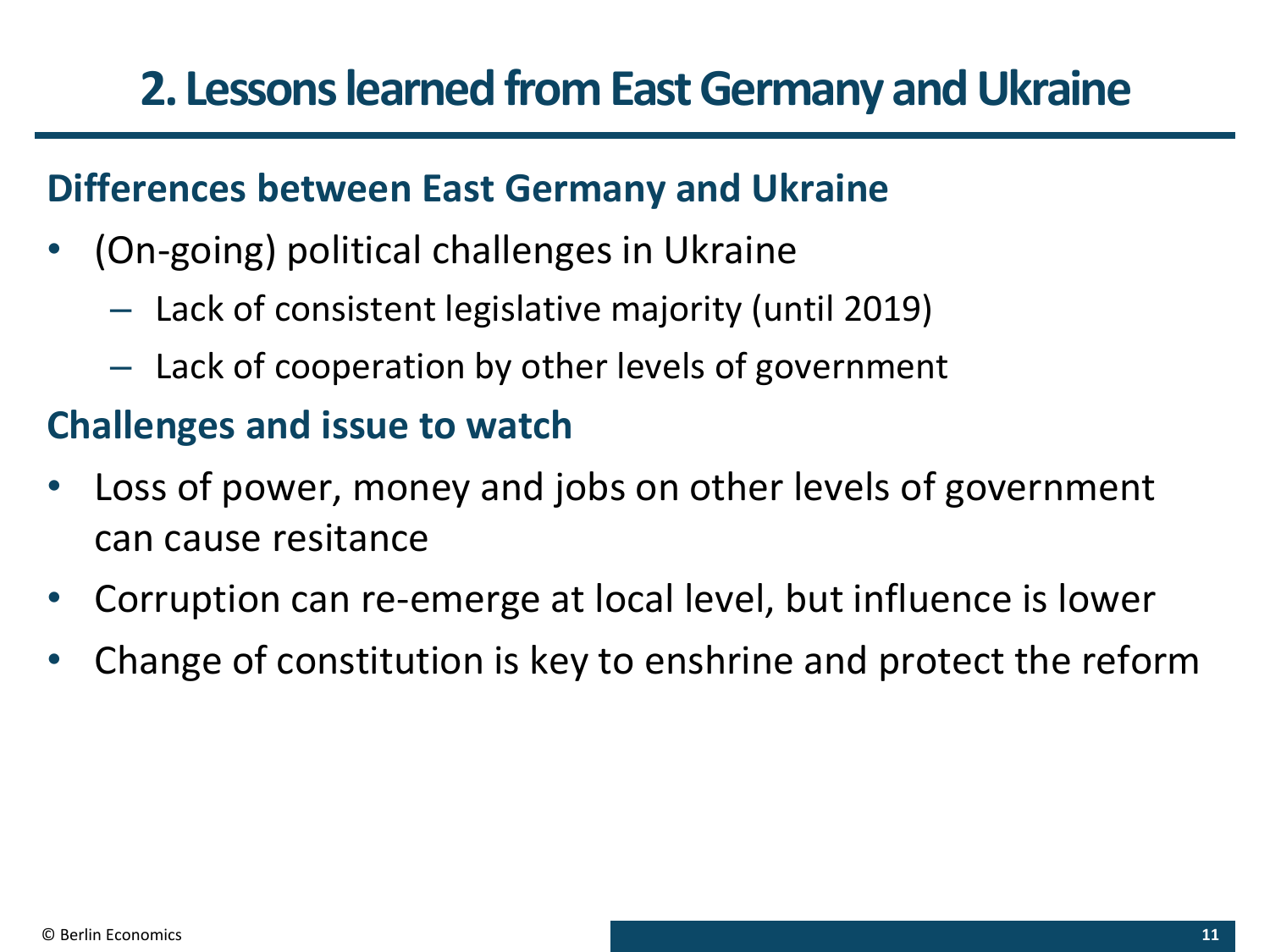| <b>Outset and initial problems</b>                                                                       | <b>Solutions</b>                                                                                              | <b>Goals and outcome</b>                                                                                                                                           |  |
|----------------------------------------------------------------------------------------------------------|---------------------------------------------------------------------------------------------------------------|--------------------------------------------------------------------------------------------------------------------------------------------------------------------|--|
| Fragmentation of local<br>administration                                                                 | <b>Territorial and functional</b><br>reform                                                                   | Larger local entities with more<br>competencies                                                                                                                    |  |
| Centralisation of power, over-<br>regulation and low quality of<br>public services and<br>infrastructure | <b>Budget autonomy</b><br>More competencies for level I<br>local public administrations                       | Better local economic<br>$\bullet$<br>development and governance                                                                                                   |  |
| Lack of local responsibility,<br>accountability and participation                                        | Training of local administrative<br>staff<br>Direct election of local officials<br>Conflict-of-interest rules | Improved local public services<br>Local accountability and<br>legitimacy<br>Overall improved<br>$\bullet$<br>democratization, participation<br>and less corruption |  |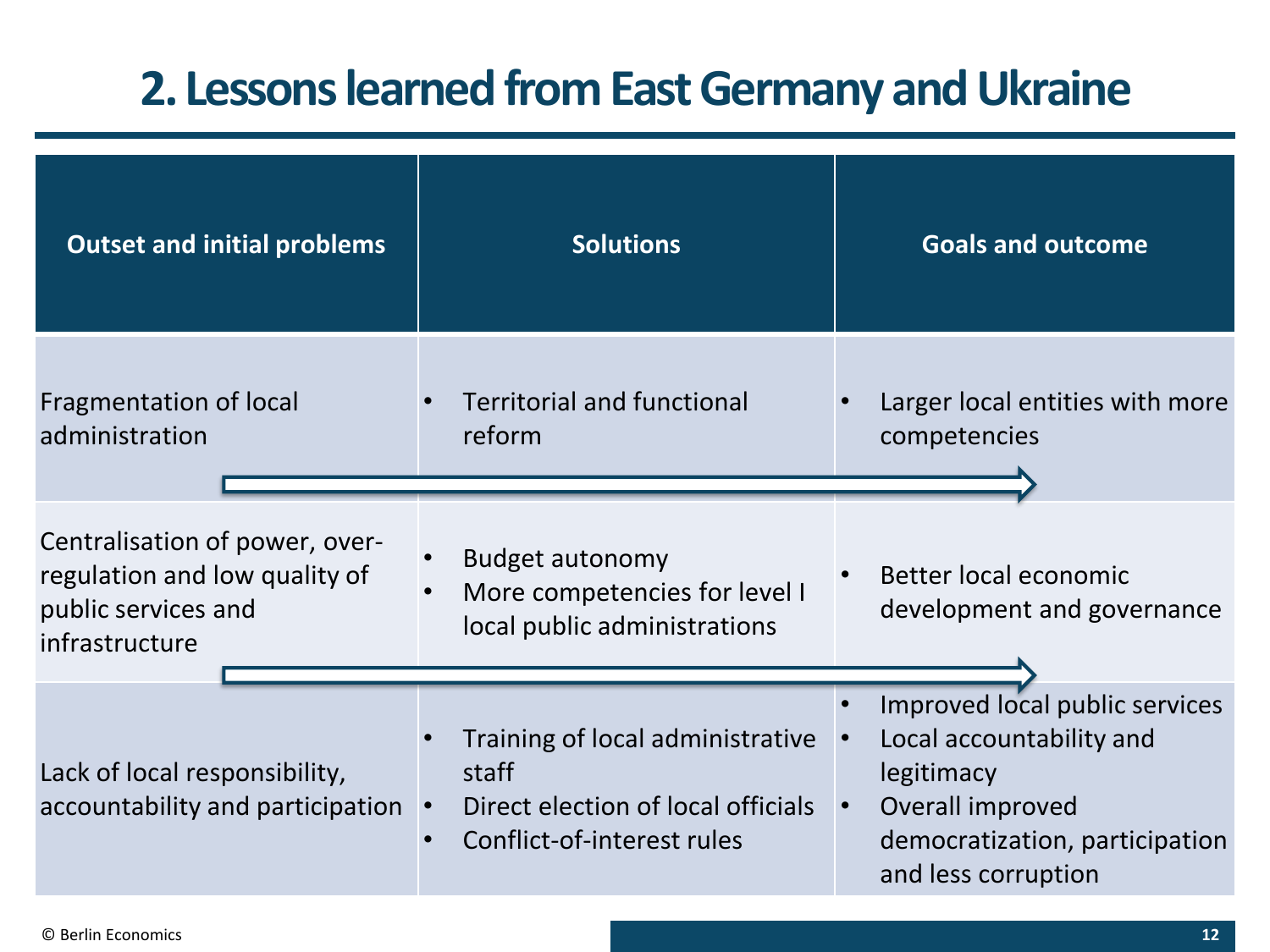### **Structure**

- 1. Status quo
- 2. Lessons learned from East Germany and Ukraine
- **3. Reform options**
- 4. Implementation strategy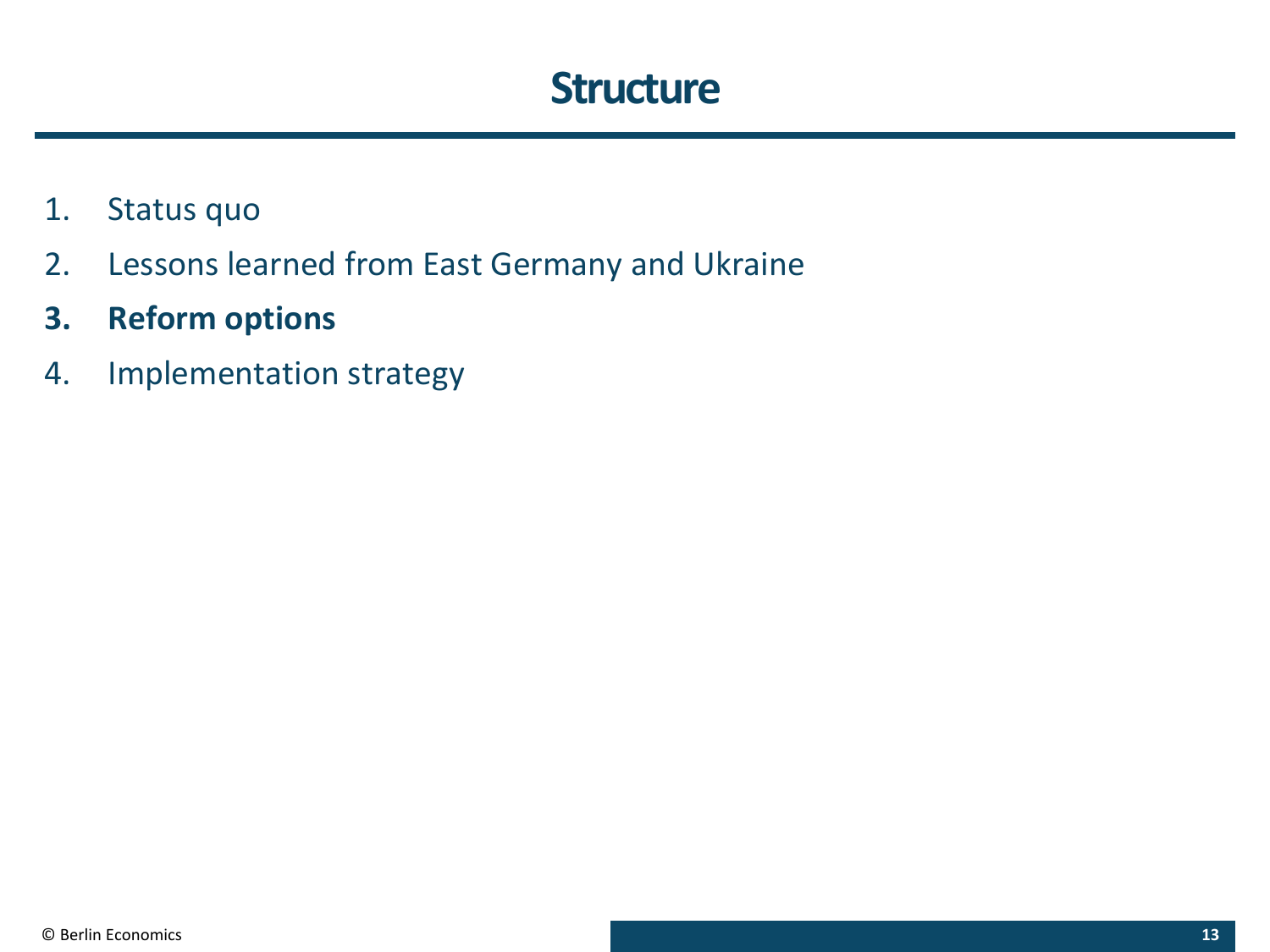# **3. Reform options**

#### **Which reform model should be chosen?**

- Key aspects to be decided:
	- Number of level I and level II authorities
	- Functions and responsibilities each level
	- Budget distribution
- Past projects have researched these question in detail and provide wellresearch recommendations about the reform options, there is not need for additional analysis
- In particular the **GIZ study "Administrative territorial reform scenarios in Moldova"** outlines three scenarios
- We reviewed the proposed scenarios and find them suitable
- We recommend the government to aim for the **compact scenario** reducing the number of level 1 authorities to below 100 with a minimum population of 5,500 inhabitants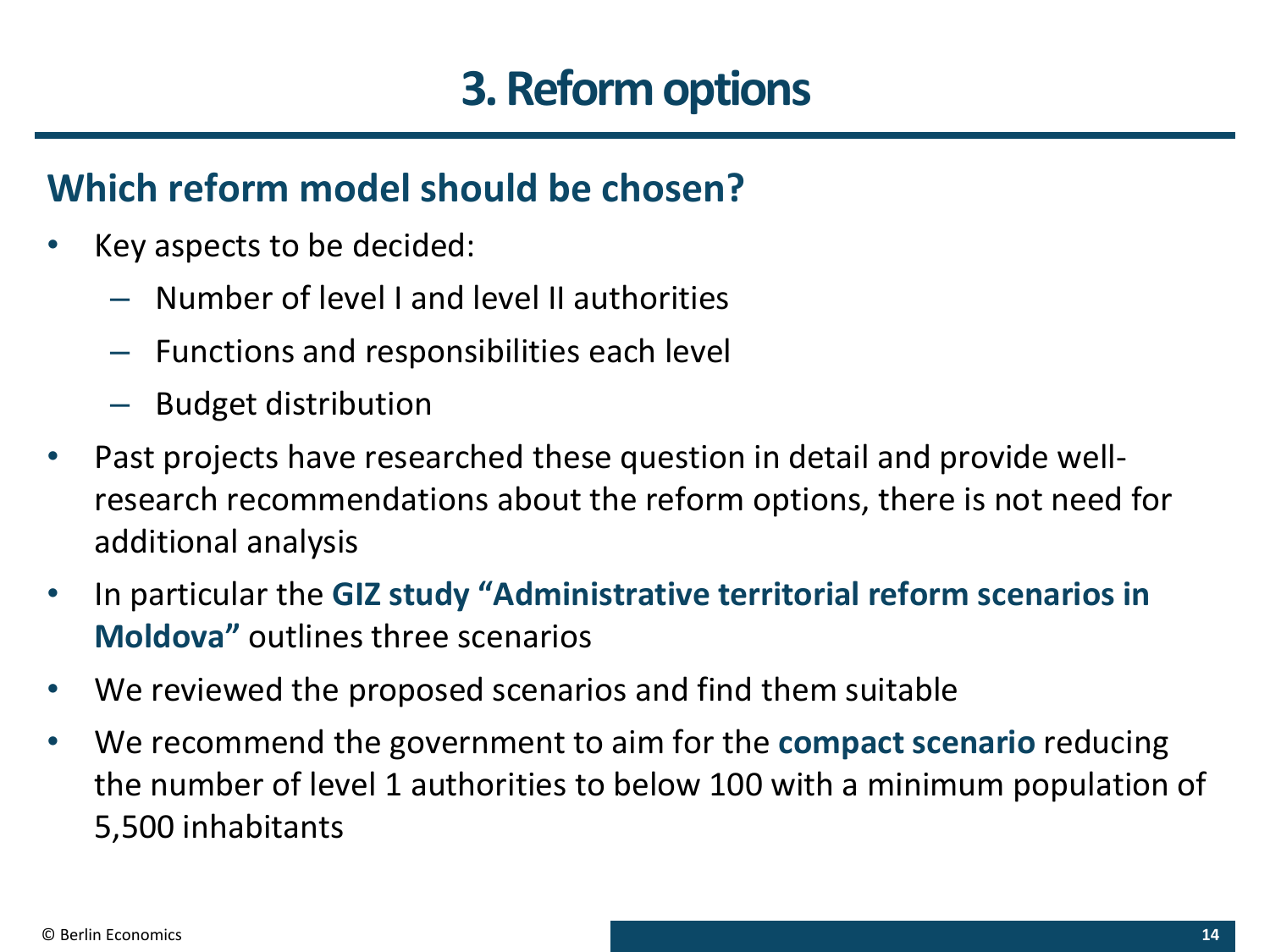# **LPA reform options: 74%-90% reduction of level I LPAs**

|                                                                            | <b>Current</b><br>situation | <b>Scenarios</b> |                     |                |  |
|----------------------------------------------------------------------------|-----------------------------|------------------|---------------------|----------------|--|
| <b>Indicators</b>                                                          |                             | <b>Moderate</b>  | <b>Intermediate</b> | <b>Compact</b> |  |
| <b>Total number of level I LPAs</b>                                        | 896                         | 231              | 154                 | 93             |  |
| <b>Reduction of level I LPAs</b>                                           |                             | 74%              | 83%                 | 90%            |  |
| Average number of level I<br>LPAs amalgamated                              |                             | $\overline{4}$   | 6                   | 10             |  |
| Average size of population of<br>new level I LPAs                          | 3,000                       | 11,500           | 17,500              | 28,000         |  |
| Minimal size of population of<br>new level I LPAs                          | 294                         | 1,700            | 2,500               | 5,500          |  |
| Maximum size of population<br>of new level I LPAs                          | 37,000                      | 51,000           | 51,000              | 65,000         |  |
| Number and share of new<br>LPAs with <5,000 population                     | 800 (89.2%)                 | 44 (19.1%)       | 12 (7.8%)           | $0(0\%)$       |  |
| # of new level II LPAs                                                     | 35                          | 5                | 5                   | 5              |  |
| Source: GIZ Study "Administrative-territorial Reform Scenarios in Moldova" |                             |                  |                     |                |  |

© Berlin Economics **15**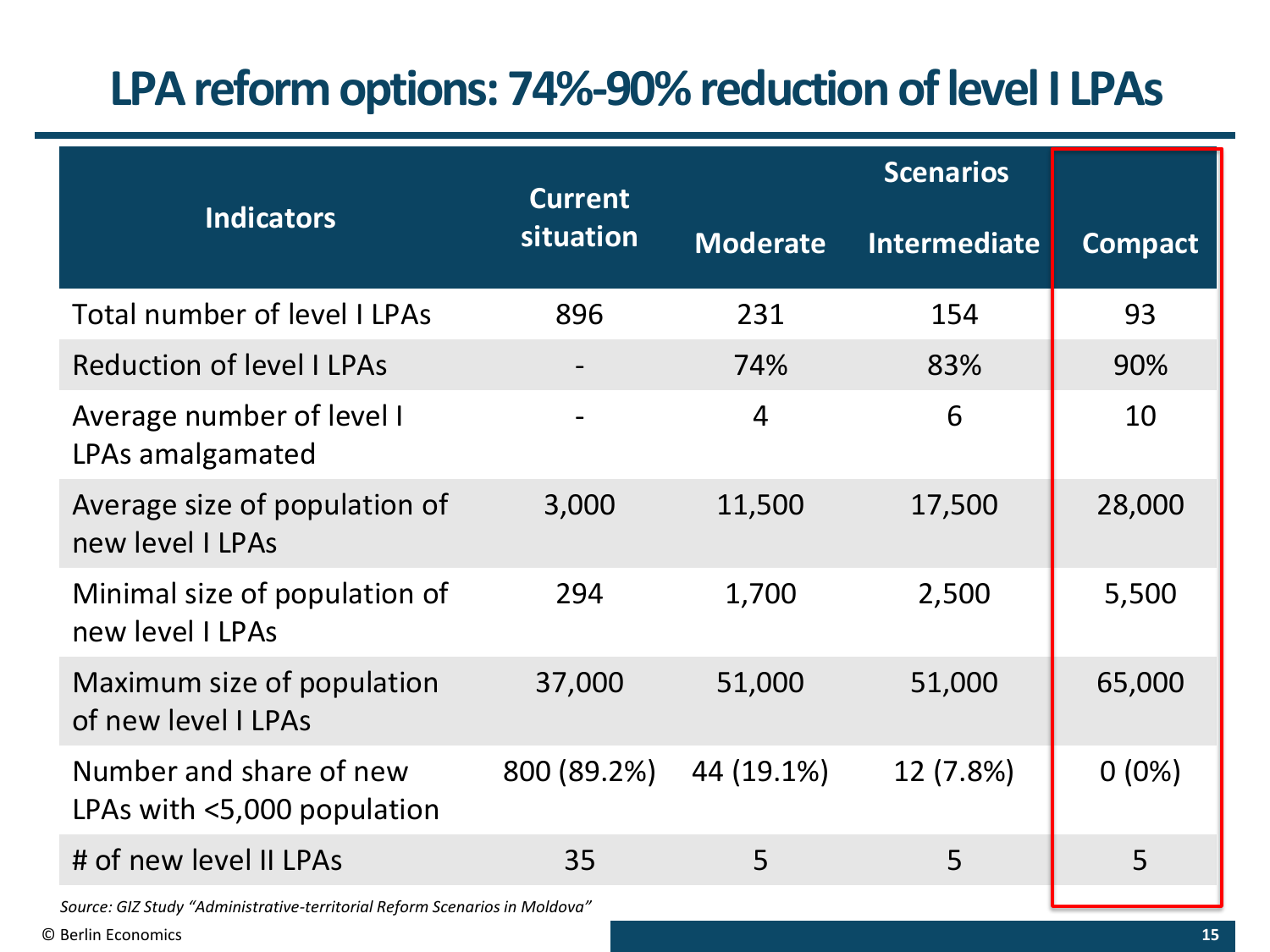#### **LPA reform: more competencies to level II and large level I LPAs**

- 1. Transfer of competence of developing, implementing and monitoring strategies, plans, programs and projects of **regional development** from current RDAs to LPAs of level II (boundaries of old RDAs)1)
- 2. Transfer of competence of building, maintaining and operating **regional**  landfills from LPAs of level I to LPAs of level II<sup>1</sup>);
- 3. Transfer of competence of construction, administration and maintenance of **regional roads** from the CPA to LPAs of level II<sup>1</sup>);
- 4. Transfer of competences of maintenance of **primary and secondary education** institutions from LPAs of level II to LPAs of level I, as it was before the 2013 reform;
- 5. Transfer of competences of administration of **culture, tourism and sport institutions** (at present called of 'district interest') and other activities of cultural and sport character that are in the competence of LPAs of level II to LPAs of level I.

*Only in the compact scenario*

*1) based on GIZ Study "Administrative-territorial Reform Scenarios in Moldova"*

© Berlin Economics **16**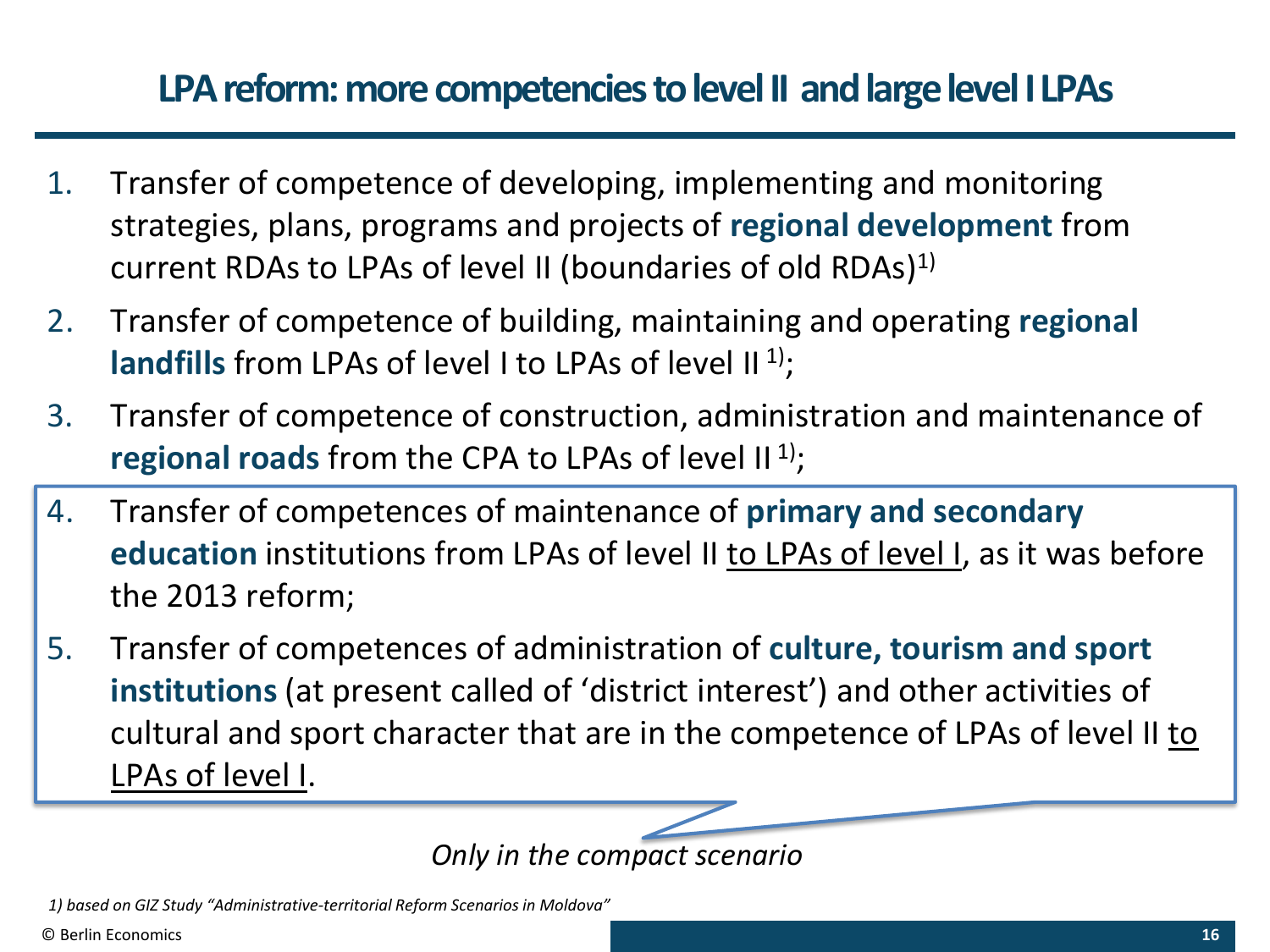### **Structure**

- 1. Status quo
- 2. Lessons learned from East Germany and Ukraine
- 3. Reform options
- **4. Implementation strategy**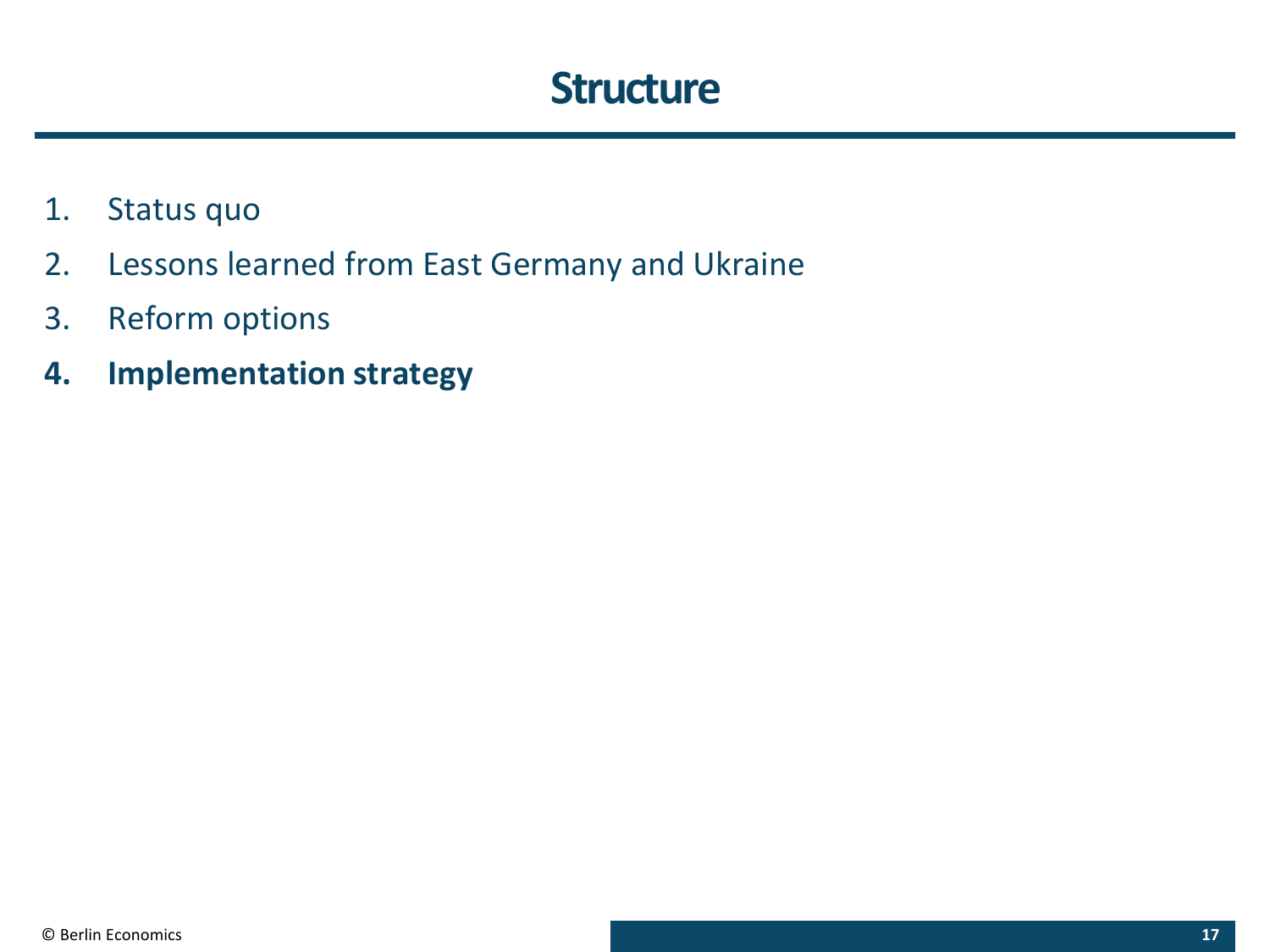# **4. Implementation strategy**

#### **Key recommendations**

- Focus of **communication** of on objective of **increased local selfgovernance** and **high quality local public services**
- But make clear that achieving objectives **requires territorial reform**
- **Territorial reform initially voluntary** (based on clear criteria) followed amalgamation by law if necessary
- **Incentives: Increased funding, budget autonomy, responsibilities**
	- **Leave any financial savings to the LPAs**
	- Review the system of transfers to local budgets
	- **Strengthen LPA budgetary base** and financial management capacities
- Set up an **institutional framework for implementation**
- Seek **consensus among relevant stakeholders** including from other parties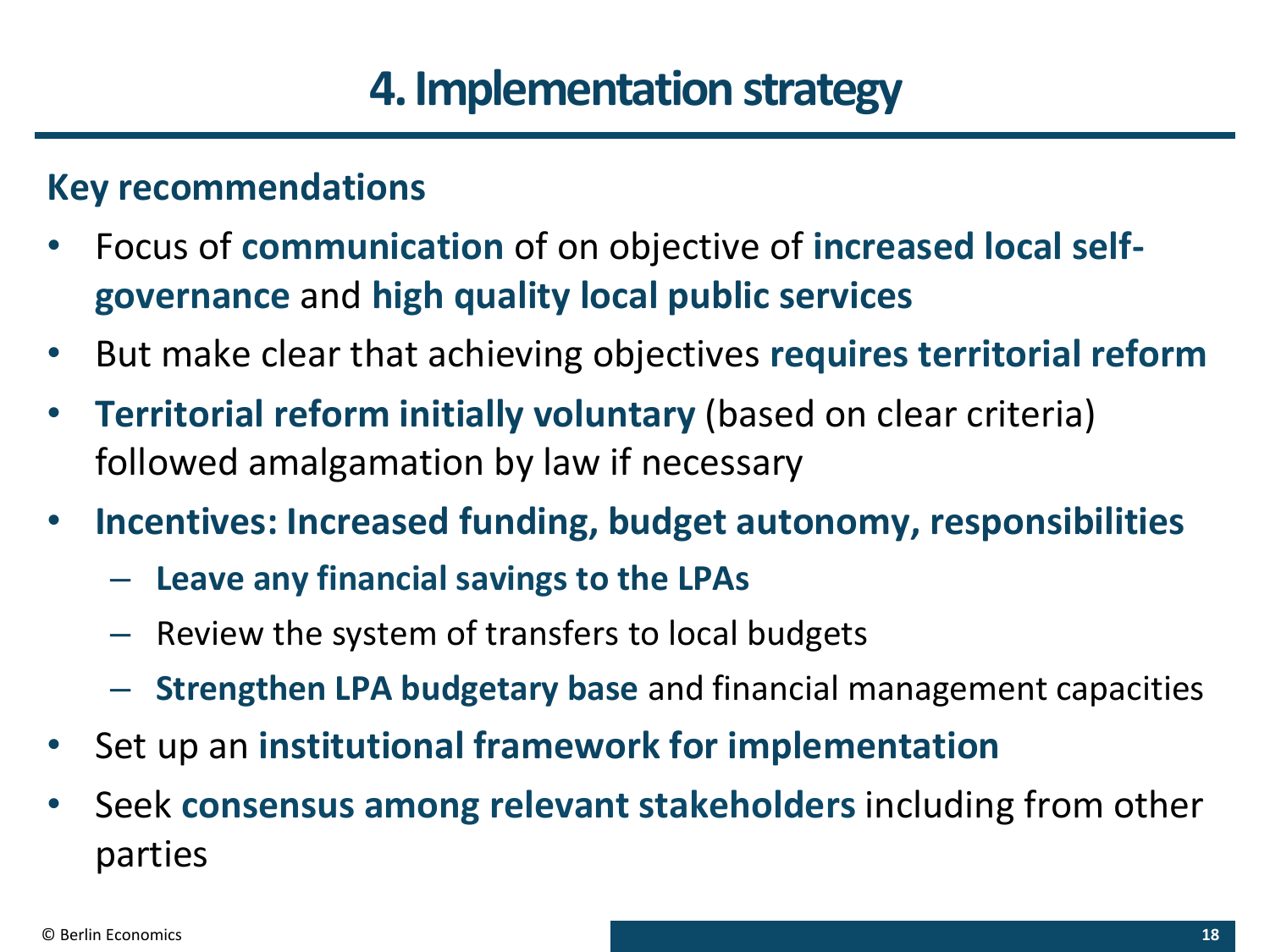### **Increased responsibilities at local level**

#### **Public services**

- Municipalities should offer local public services directly or through local public agencies
	- e.g. water, sewage, waste, public transport;
	- alone or in cooperation with other LPAs
	- also: communal properties, schools
	- But supervision by the state
- Exception: electricity supply should remain centralized if this is already the case
- Prerequisite: amalgamation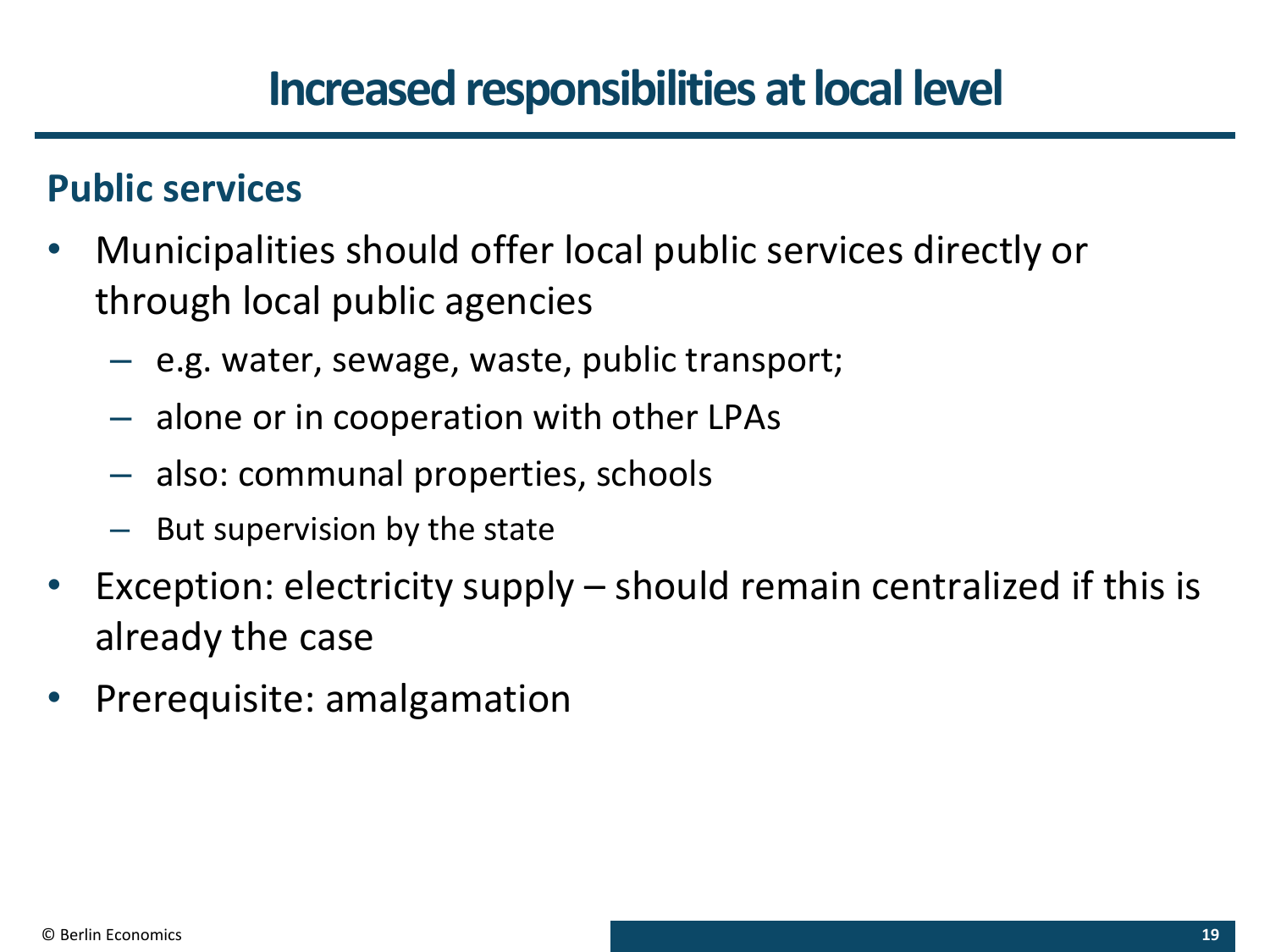## **Increased funding and budget autonomy**

#### **Collection of local taxes and more unconditional transfers**

- Budget transfers from central to local level to be unconditional where possible
- For local taxes (e.g. property tax) municipalities should have autonomy in setting the local tax rate
	- While the tax base to be regulated by the state
- Once amalgamation and training of local administrative staff has been successful, tax collection and enforcement of some taxes can be carried out at tier 1 level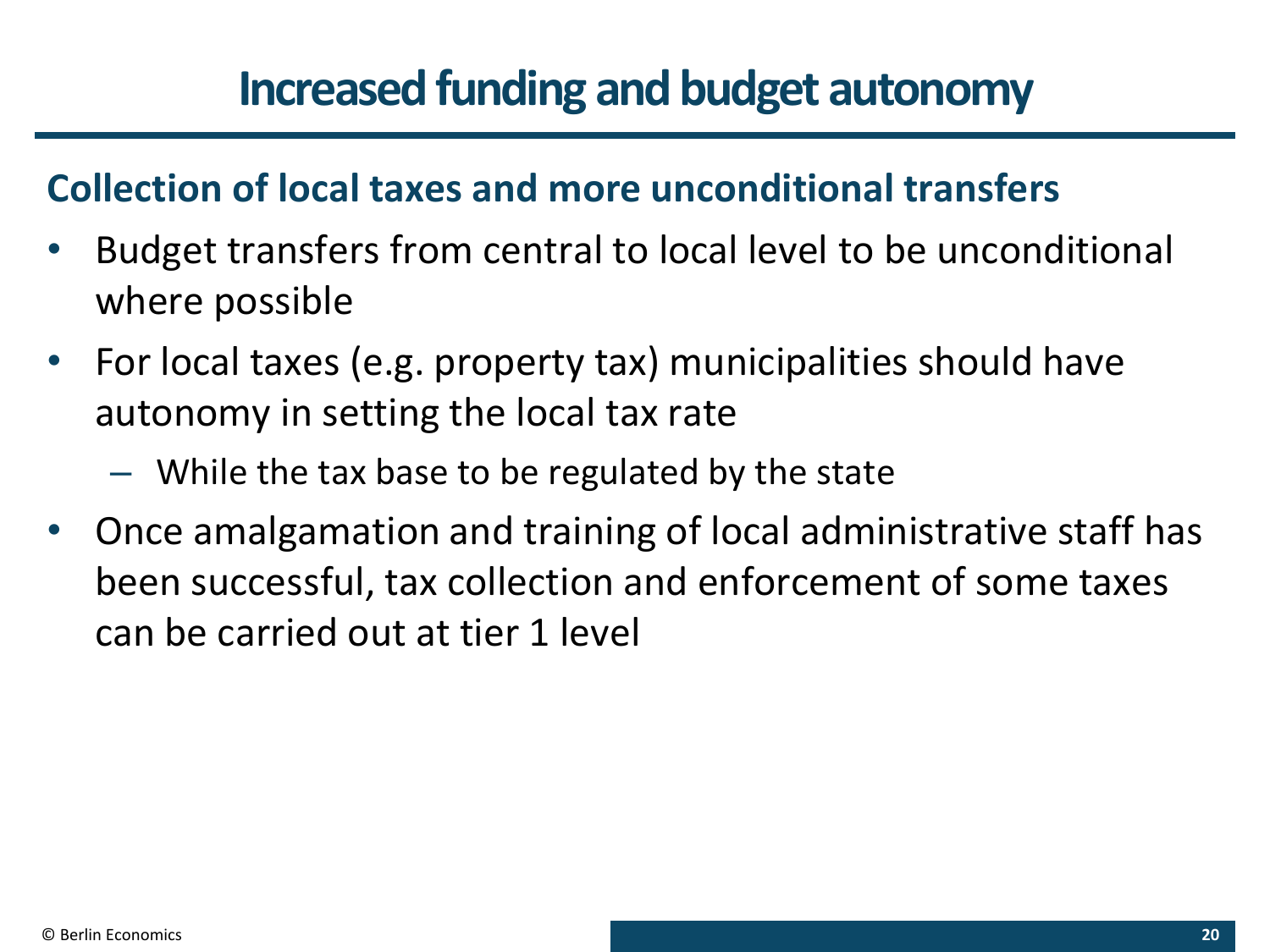## **Larger share of PIT distributed to newly created level I LPAs**

#### **Personal income tax (PIT)**

- Personal income tax should remain a national tax, administrated centrally – but revenues should be distributed almost completely to level I municipalities
	- To be divided among municipalities according to local revenue
- Question: revenue distribution by tax payer's residence or business location
	- Residence: better for rural development
	- Business location benefits urban centres (esp. capital)
	- Distribution according to registration should be avoided as this will favour the capital city
	- Compromise: split tax revenue half by residence, half by business location / actual place of operation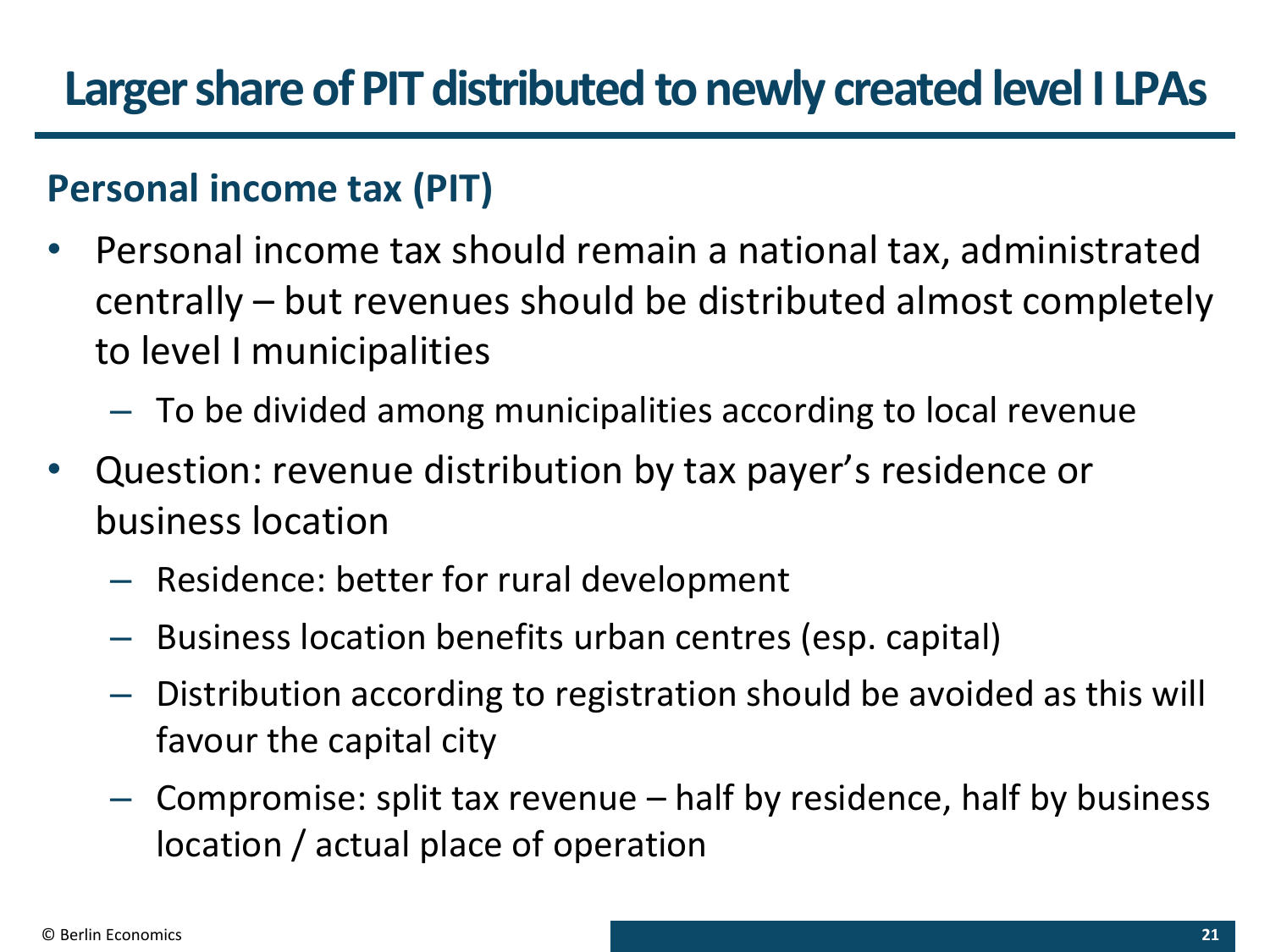### **Value-added tax could be used to level budget differences**

#### **Value-added tax**

- VAT is not suited to be allocated according to local revenue
	- Better to use other distribution keys such as population or economic data

### **Property taxes and local fees**

Should be decentralized along with revenue from local property, such as rent from public land and buildings etc.

### **Financial redistribution / revenue sharing**

- Increase budget transfers without specific purpose  $\rightarrow$  autonomy
- Improve fiscal equalisation (e.g. through VAT) to reduce the budget differences between municipalities